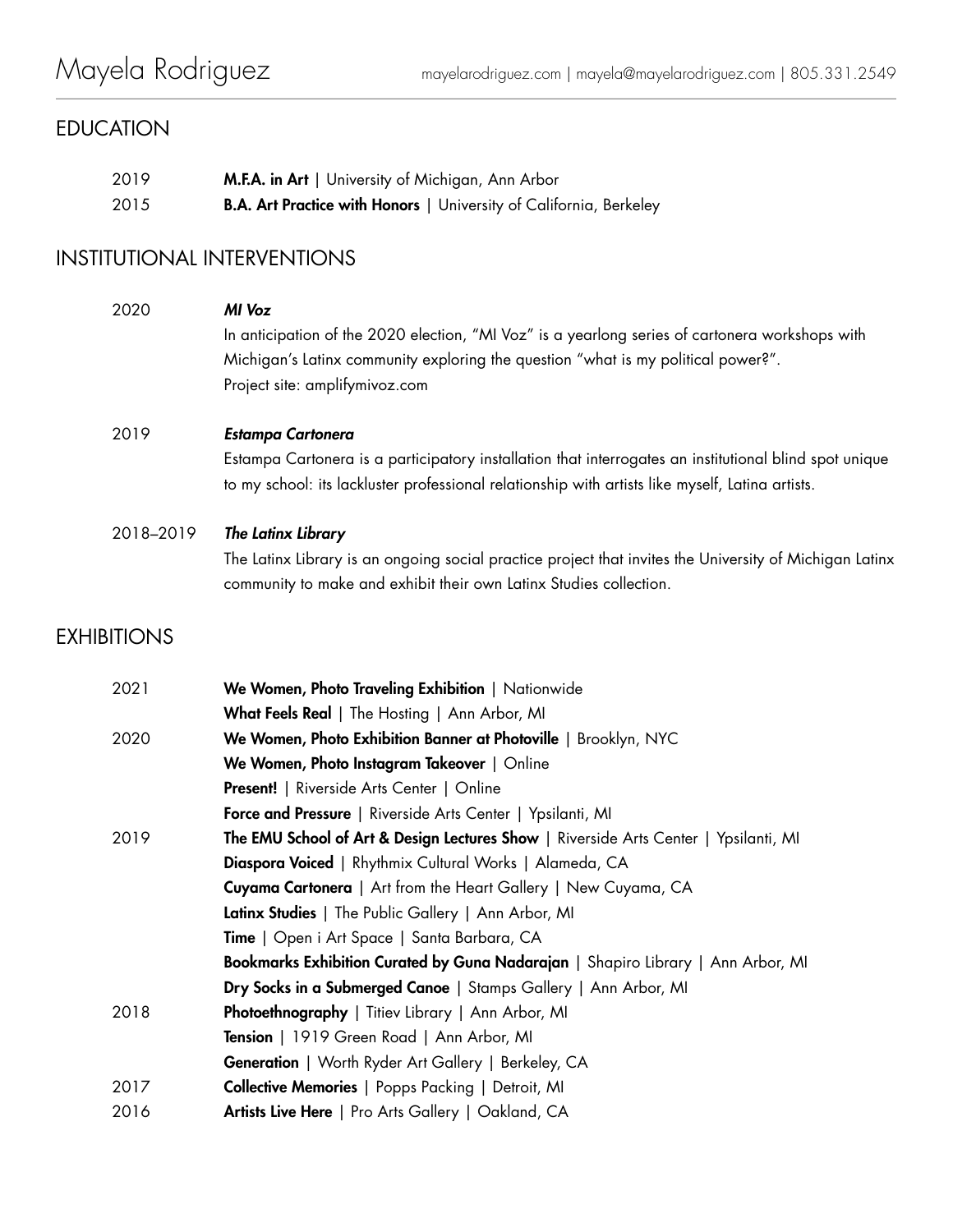# EXHIBITIONS CONTINUED

| 2015 | The 2015 Senior Exhibition   Worth Ryder Art Gallery   Berkeley, CA  |
|------|----------------------------------------------------------------------|
|      | <b>Struggle Bus</b>   Berkeley Arts Festival Gallery   Berkeley, CA  |
|      | Parking Lot Art Fair   Fort Mason   San Francisco, CA                |
|      | Prelude   347 Gallery   Oakland, CA                                  |
|      | <b>So-So</b>   Worth Ryder Art Gallery   Berkeley, CA                |
| 2014 | <b>Post Glitter</b>   Worth Ryder Art Gallery   Berkeley, CA         |
|      | <b>Double // Take</b>   Worth Ryder Art Gallery   Berkeley, CA       |
|      | <b>Para-Site</b>   Worth Ryder Art Gallery   Berkeley, CA            |
| 2013 | The Creative Consciousness   Radiance Community Center   Oakland, CA |

# SPEAKING ENGAGEMENTS + INTERVIEWS

| 2021 | "An Argument for Navel Gazing" + Interview for Artifact Podcast   Online                             |
|------|------------------------------------------------------------------------------------------------------|
|      | MI Voz Presentation & Panel Discussion for Open Societies Foundation   Online                        |
| 2020 | MI Voz Presentation for We Women, Photo   Online                                                     |
|      | "On Ngoromera and Sculpture as Sound - In Conversation with Masimba Hwati"   University of           |
|      | Michigan Museum of Art                                                                               |
|      | MI Voz Presentation for The Awesome Foundation, Ann Arbor   Online                                   |
| 2019 | Library MiniGrant Presentation   University of Michigan Library   Ann Arbor, MI                      |
| 2014 | Artist Talk at Art School X   Art School X   Berkeley, CA                                            |
|      | Panel Member for UC Berkeley's "Arts Initiative"   University of California, Berkeley   Berkeley, CA |

# RESIDENCIES + WORKSHOPS

| 2021 | Seed to Harvest Incubator, 2021-2022 Cohort   Virtual   |
|------|---------------------------------------------------------|
| 2020 | NALAC Advocacy Leadership Institute   National Cohort   |
| 2019 | June Desert Fellow at Blue Sky Center   New Cuyama, CA  |
| 2018 | <b>MALCS Creative Writing Workshop</b>   El Paso, Texas |
|      | Self-Directed Residency   El Centro, California         |
|      | <b>Obracadobra</b>   Oaxaca, Mexico                     |
| 2015 | Martina Johnston   Berkeley, California                 |
| 2014 | Art School X   Berkeley, California                     |

#### GRANTS + AWARDS

2020 Ann Arbor Awesome Foundation Grant, awarded for "MI Voz" | \$1,000 We Women Photo Grant, awarded for "MI Voz" | \$7,000